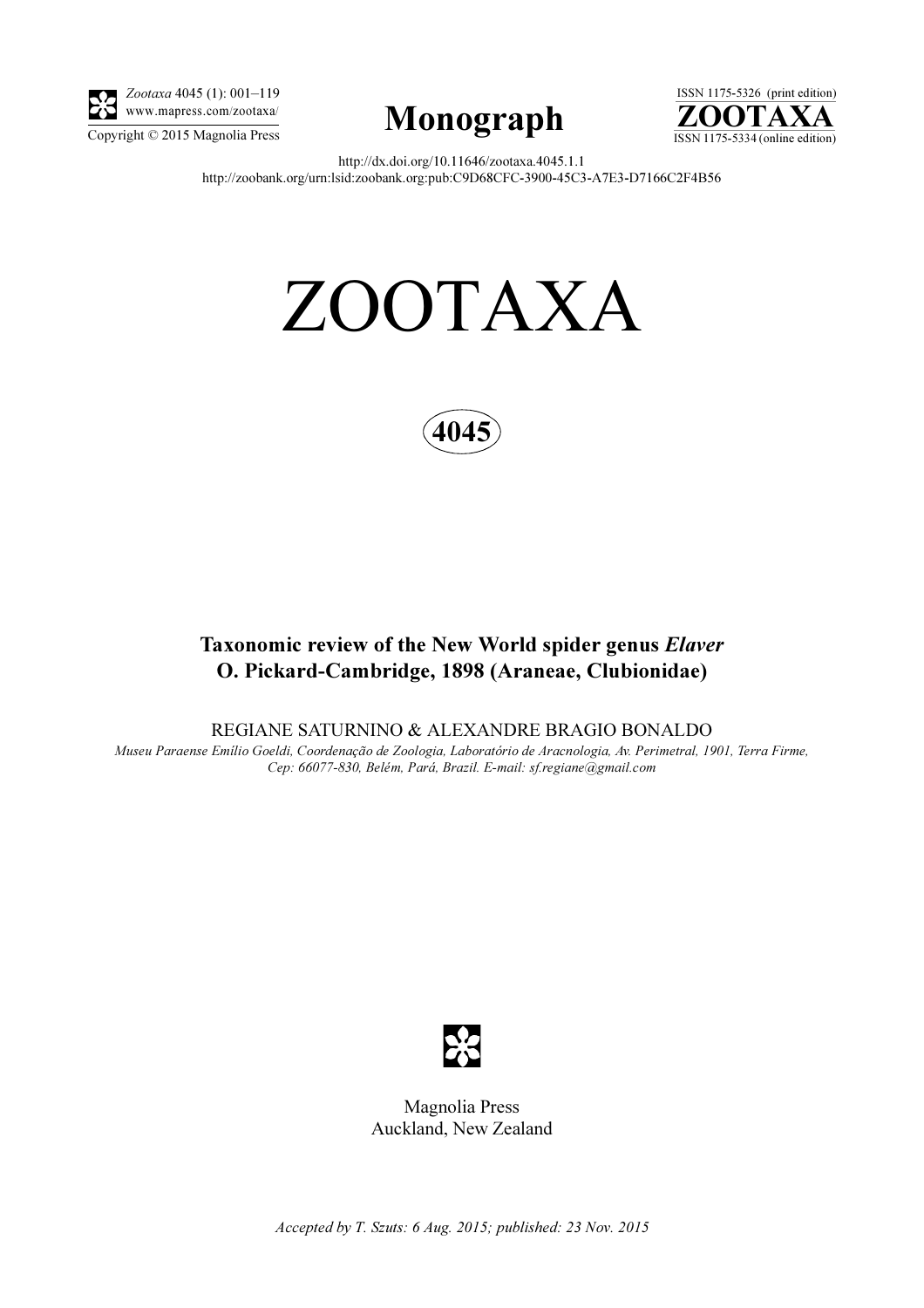REGIANE SATURNINO & ALEXANDRE BRAGIO BONALDO Taxonomic review of the New World spider genus Elaver O. Pickard-Cambridge, 1898 (Araneae, Clubionidae) (Zootaxa 4045) 119 pp.; 30 cm. 23 Nov. 2015 ISBN 978-1-77557-833-8 (paperback) ISBN 978-1-77557-834-5 (Online edition)

FIRST PUBLISHED IN 2015 BY Magnolia Press P.O. Box 41-383 Auckland 1346 New Zealand e-mail: zootaxa@mapress.com http://www.mapress.com/zootaxa/

© 2015 Magnolia Press

All rights reserved.

No part of this publication may be reproduced, stored, transmitted or disseminated, in any form, or by any means, without prior written permission from the publisher, to whom all requests to reproduce copyright material should be directed in writing.

This authorization does not extend to any other kind of copying, by any means, in any form, and for any purpose other than private research use.

ISSN 1175-5326 (Print edition) ISSN 1175-5334 (Online edition)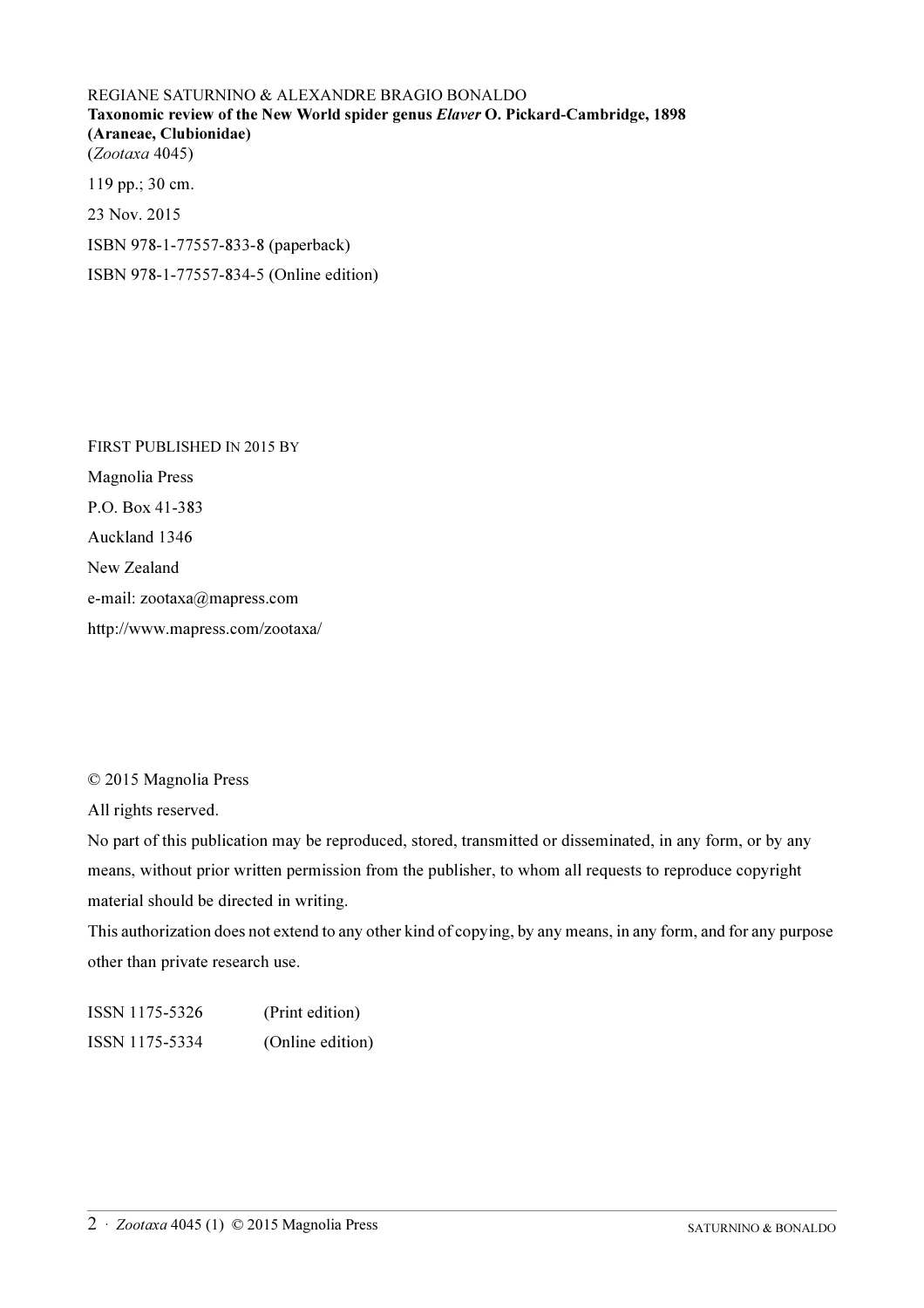## **Table of contents**